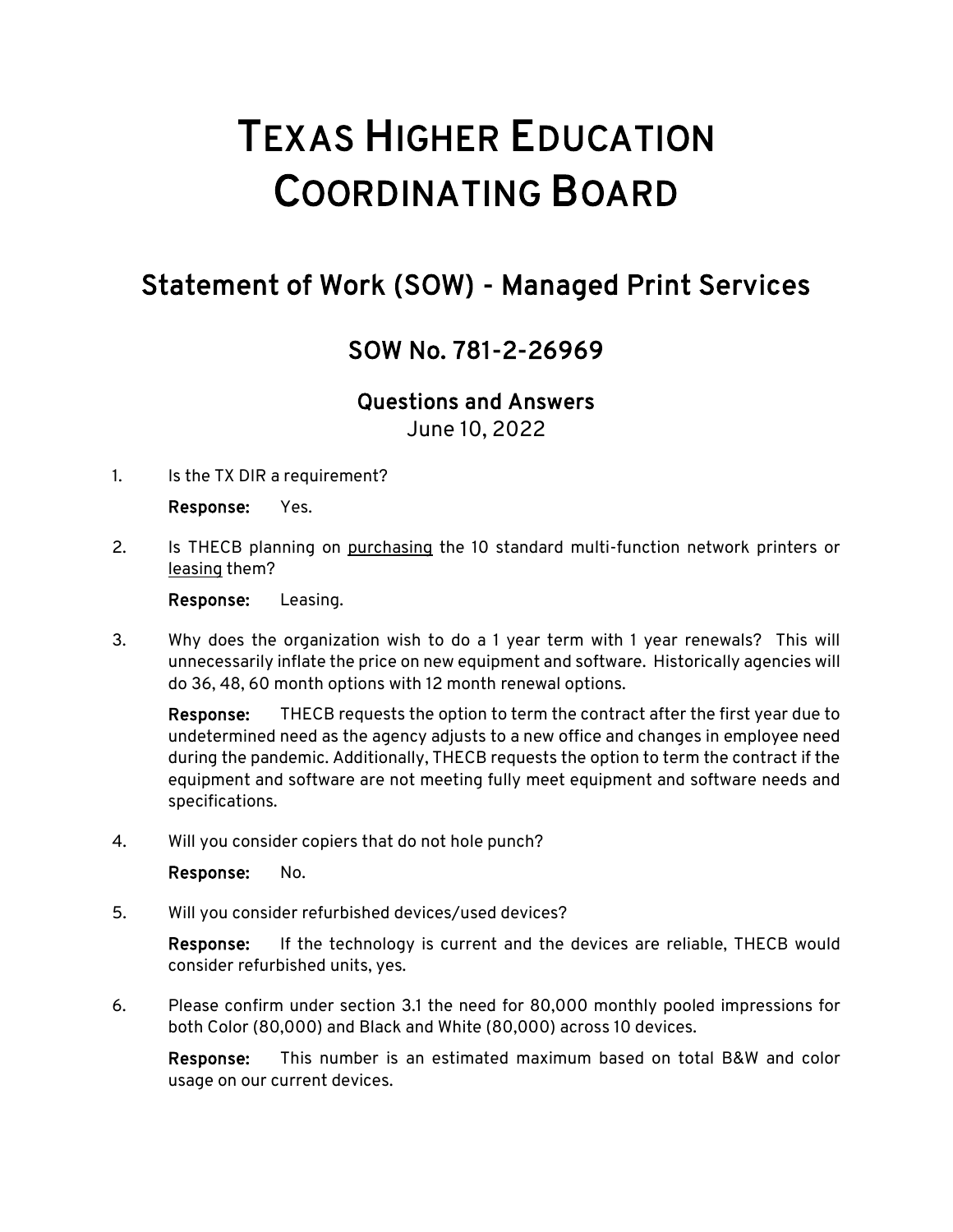7. What type of proximity card do you use? ( ie. Card Manufacturer, Specifications (HID, CASO, etc)). Do you utilize LDAP?

Response: THECB currently uses HID prox cards and LDAP with a standard Microsoft Active Directory attribute.

8. Does THECB use Office 365, Sales Force, One Drive, etc?

Response: THECB uses Office 365 and One Drive.

9. Does THECB require dedicated on-site support?

Response: No.

10. Does THECB prefer on-premise or cloud based hosted print management solution?

Response: Based on past experience, our current preference is on-premises, but THECB would consider a cloud-based solution if the performance is satisfactory.

11. What is THECB current monthly payment for each contracted device?

Response: Approximately \$185 average/machine/month.

12. What is THECB current average monthly volume of B&W and Color impressions per device today?

Response: Current information is not available, but THECB has a historical average from May 2019 to April 2020 of 2154 B&W and 1060 color/month/device.

13. What is THECB monthly volume history for the current installed units (B/W and Color over the past 3 years)?

Response: The most current data THECB has is an average from May 2019 to April 2020. Average 51,702 B&W and 25,434 color combined totals for all units per month.

14. If it would lead to better pricing, would THECB consider a term of 3 years with 2 - 1 year optional extensions?

Response: See the response to question number 3.

15. Does THECB have a current network fax solution that vendor would be integrating with? If yes, what is the current solution?

Response: Respondents will be expected to provide a fax solution as part of their service. Our current vendor has provided OpenText XM Fax, which THECB has some integration with.

16. Can you please provide the specific locations and departments that these 10 units will align within your organization?

Response: Units will be placed in areas predetermined by the Texas Facilities Commission and their contracted architects and/or designers. Unit locations were